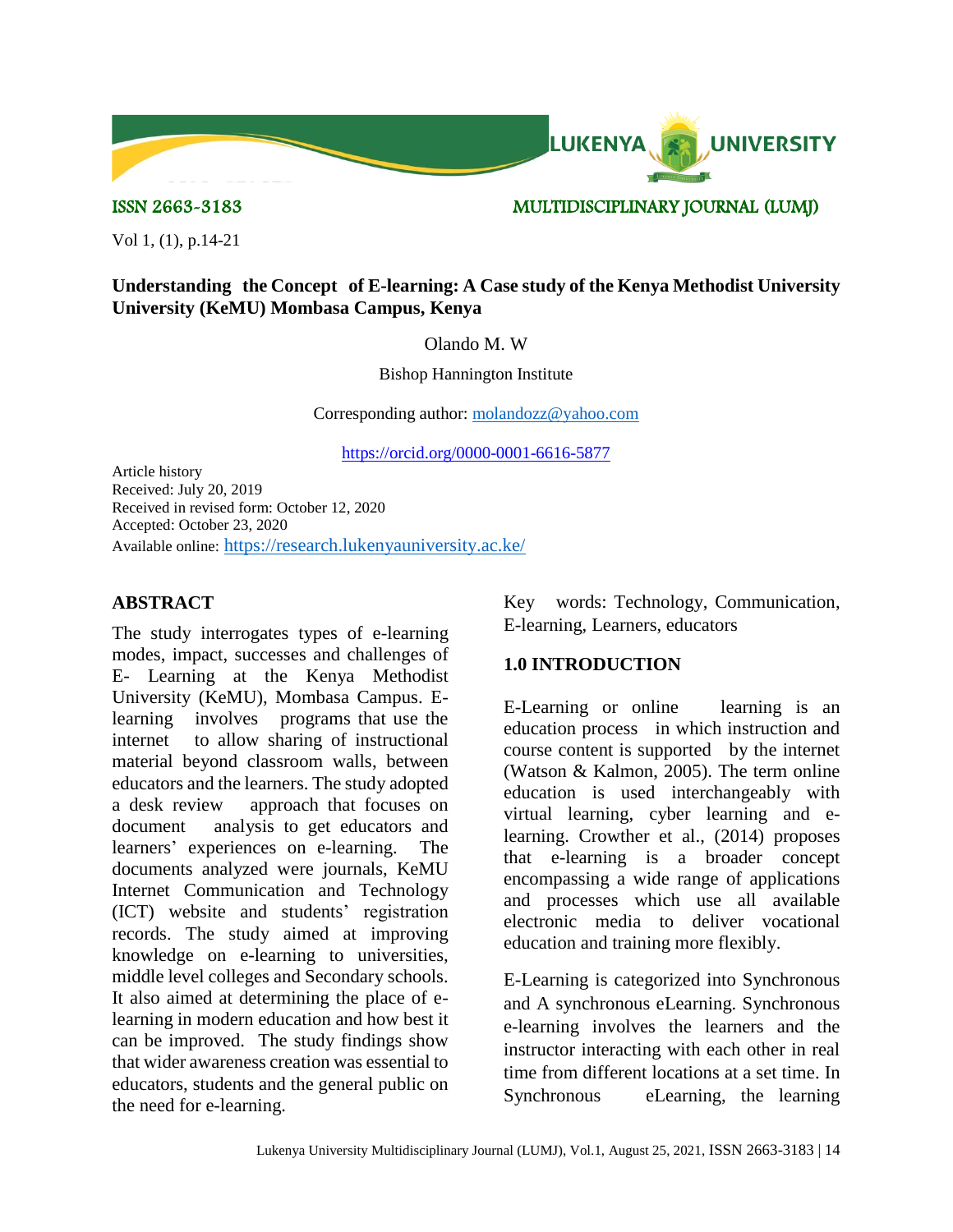resources are delivered via mobile, video conference or chat and Webinars. The participants can share their ideas during the session and interact with each other and they get detailed queries and solutions. Synchronous eLearning is gaining popularity because of the suspension of in person classes due to COVID 19 and improved technology.

A Synchronous e- learning is when the learner and the teacher are not online at same time (Appana, 2008). Asynchronous eLearning uses technologies such as email, blogs, discussion forums, eBook's CDs, DVDs, etc. Learners can access materials, chat with teachers and also with co-learners at any time. It is a self-paced learning module in form of message boards and group discussions.

Educators and learners find synchronous and asynchronous online learning mode appealing. From the comfort of their homes, students can read materials submit their assignments and examinations papers on their cell phone or any Information Communication Technology (ICT) device from any location because there is no scheduled time of class. Similarly, educators can provide instruction and grade assignments from the comfort of their homes. The learners and instructors only need a desktop computer, laptop or smart phone and internet accessibility to take the online course.

In asynchronous online mode, learners can attend lessons and take their assignments at their discretion depending on the instructors' deadlines, unlike the traditional on campus classes where there is time schedule for each lesson, lasting for an hour or more.

Since on line learners have to plan their own schedule and are responsible for their learning, it makes students to be masters of their own learning. This helps in selfregulation and students can spend more time on courses or topics that they are weak in, and need to improve (Aslanian & Clinefelter, 2012). The self-regulatory virtue is very vital for a successful academic journey. The student puts more effort in studies hence enhanced involvement (Bransford, Brown & Cocking, 2000)**.** 

Students may feel comfortable talking and expressing themselves online with their instructors through emails, Skype, Imo, online chats and group discussion than face to face classroom interaction. Online classes help to remove any cultural barrier that might have existed in on campus studies, where students from different background meet. Additionally, students have the chance to respond to questions with confidence in writing without seeing the other source and respond well compared to the face to face classroom set up (Kassop, 2003).

The internet provides a variety of different materials which can be used by all people in online classroom irrespective of their age, economic status or social status. McNeely, (2005) mentions that use of technology in the classroom can increase the participation and inclusion of all students in the learning process. Students are free to say want they want to say and have much time to make comments when ready.

Online learning helps in cutting costs, since students will save money by not attending the classes in person. Costs of food, transportation and books will be reduced. Also books are available through the schools' e-library.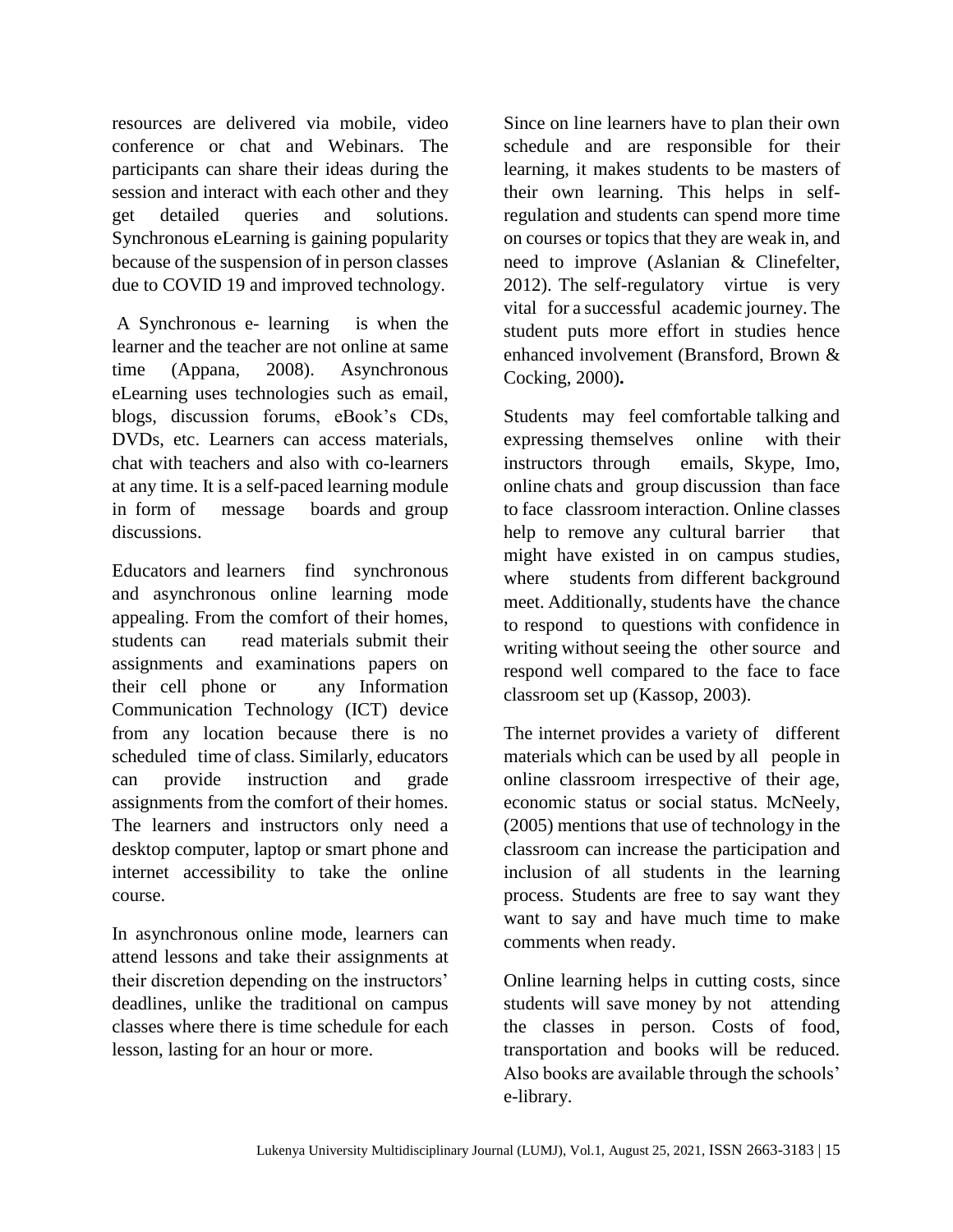On the contrary, some online learning modes encourage monologue instead of face to face interaction with the instructor. The value of face to face interaction cannot be overlooked. For instance, in the classroom context, students exhibit body language and facial expressions which give the instructor an opportunity to gauge whether the students are grasping the content or not. The online learning does not give the instructor the opportunity to identify an academically challenged student for support.

Online learning offers lots of tasks and assignments such as reading and writing papers depending on the level of study. At times there is no daily supervision and monitoring of the task. Given the strict submission requirements of activities and assignments, students may compromise the standards of performance.

Online classes can be disrupted by technology failure or power outages. Since online learning relies mostly on power and internet efficiency, any disruption hinders the students' class access. As a result, the student's overall performance can decline.

Kasse and Balunywa, (2013) in their study revealed major infrastructural and technical incompetence, and attitudinal challenges (by staff and students). These challenges limit full-scale adoption of e-learning in institutions.

Plagiarism issues and lack of integrity can arise. There are high chances that a student can hand in another person's work. Futher, an imposter can attempt assignments on a student's behalf. In face-to-face classroom situations, the students physically undertake assignments and hand in their work. This minimizes chances of having imposters.

Antiplagiarism softwares are handy in reducing chances of plagiarism in all situations.

# **1.1 Methodology**

The study used a desk review approach that focused on document analysis of journals, KeMU ICT website and students' registration records as well as getting educators' and learners' experiences. This approach helped in creating a greater understanding of the concept of e learning in universities and colleges from the educators' and learners' experiences.

# **1.2 Findings**

For effective learning, new educational technologies need to be supported by innovative pedagogical approaches which in turn enable collaboration, communication and mobility (Webster & Murphy, 2008). Most higher education institutions in Africa and Kenya have embraced e learning as a mode of instruction. However, Walimbwa (2008) points out that some universities in the East African region have not fully utilized e- learning as expected.

E- Learning is being practiced successfully by some universities in East Africa. Kasse & Balunywa, (2013) assessed the implementation of e-learning in Ugandan institutions of higher learning namely Makerere University of Kampala (MAK); Makerere University Business School (MUBS); Kampala International University (KIU), and Islamic University in Uganda (IUIU). The choice of these institutions was based on the fact that they are the highestranking institutions in Uganda in terms of the quality of education, student population, and ICT adoption. Findings of their study showed that e-learning was used mostly as a means of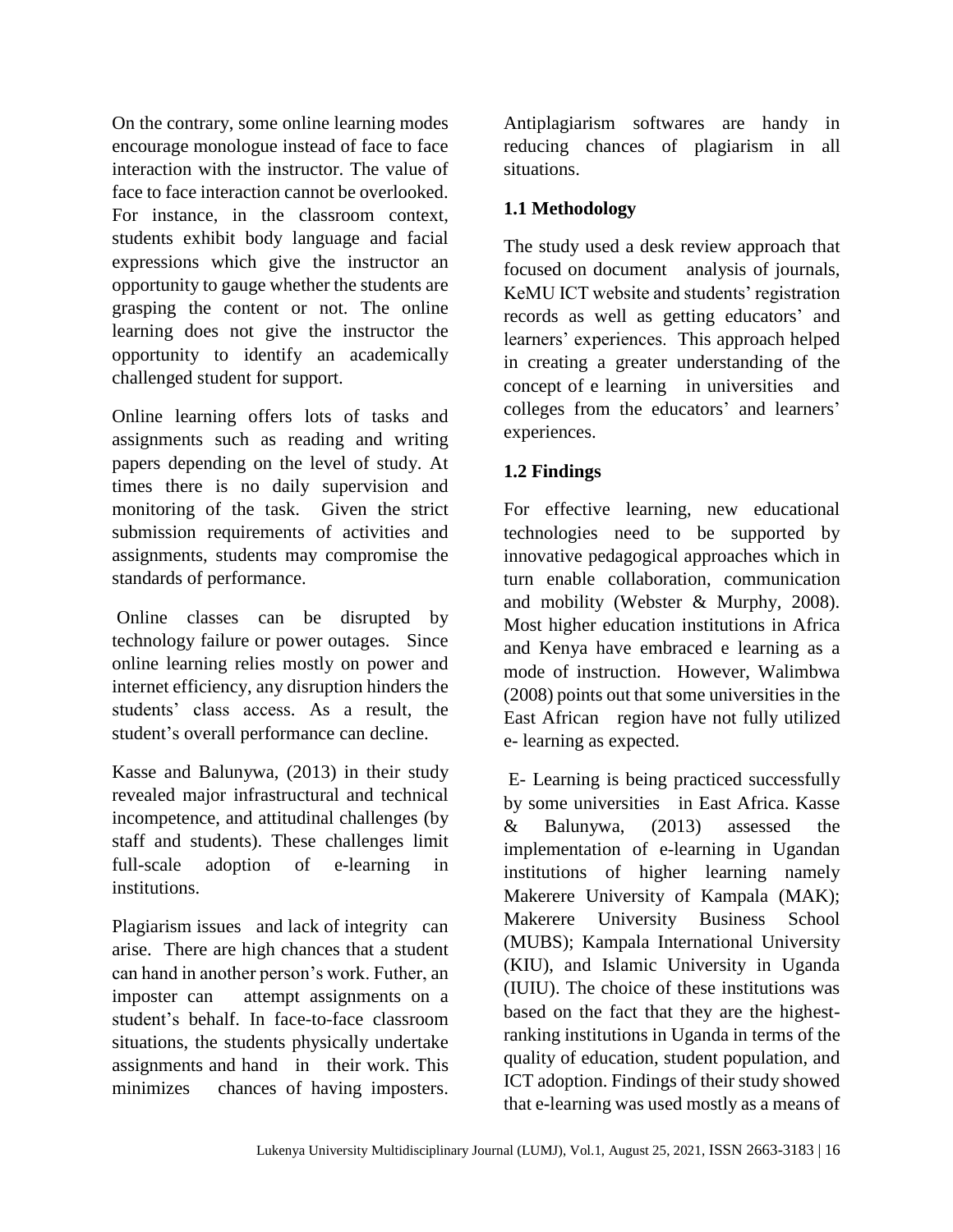delivering learning material (80%), minimally used to conduct discussions (12%), and to conduct assessment (2%).

To attract more students in the universities especially those already employed and interested in part time learning due to various reasons, eLearning is preferred (Hollow& ICWE, 2009). Hennessy, et al., (2010) reveal that educators' knowledge of online learning is key because the internet has increasingly become a source for resources needed for research and other academic requirements.

The KeMU Mombasa campus mostly uses asynchronous eLearning. Mayer (2001) avers that it is important to select online media that resonates with the students' needs. Consequently, with the suspension of in person classes, KeMU was focused on achieving synchronous eLearning.

Since 2006, when the Kenya government developed the Information Communication Technology (ICT) policy there was a great impact of IT in academia. Wong & Looi, (2010) state that most academic courses relay on IT to achieve the objectives of transmitting knowledge*.* As a result, Kasse and Balunywa (2013), point out that most universities in East Africa use e-learning forum to deliver learning material, conduct discussions and assessments. The use of elearning has witnessed a massive registration of students in programs that use the internet to conduct classes, submission of examination results and course registration.

To be relevant within the higher education sector and to tap the distance education niche KeMU, developed the center for virtual learning (CVL) which hosts the digital campus. CVL gives the learner a feel of a

physical campus environment. The educators and the learners are able to have a platform where communication flows freely. The instructor has a very important role in the success of e –learning by understanding pedagogy strategies, and content (Angeli & Valanides, [2009\)](file:///C:/Users/DRMART~1/AppData/Local/Temp/Revised%20word%20document.docx%23CR2). Furthermore, Garrison & Vaughan, 2008; Jiang & Ting, 2000) mentions that the instructor and the technical staff has the responsibility of creating a free flowing learning environment.

The learners can access their portal at any time and any place once the internet is available. The KeMU digital campus is for those self –motivated learners who are constrained by work and time during the day or location among other factors, but can study from wherever they are after work or minus the constraining factors. Both postgraduate and undergraduate degrees in computer science, nursing, business, education, finance and economics can be administered through the digital campus depending on the student's choice [\(https://digital.kemu.ac.ke\)](https://digital.kemu.ac.ke/). The learners get the same level of knowledge as those on campus.

The KeMU Digital campus (Learning Management System) uses videos, presentations, simulations and textual instructions to disseminate information asynchronously. This reveals that elearning makes use of many technologies some of which have been developed specifically for it, whilst others are conveniently used to complement the learning process such as social media. Wenglisky, (1998) states that the main purpose of technology in schools should be to enhance the learners' performance, but not to make the schools have the state –of the-art device. Therefore,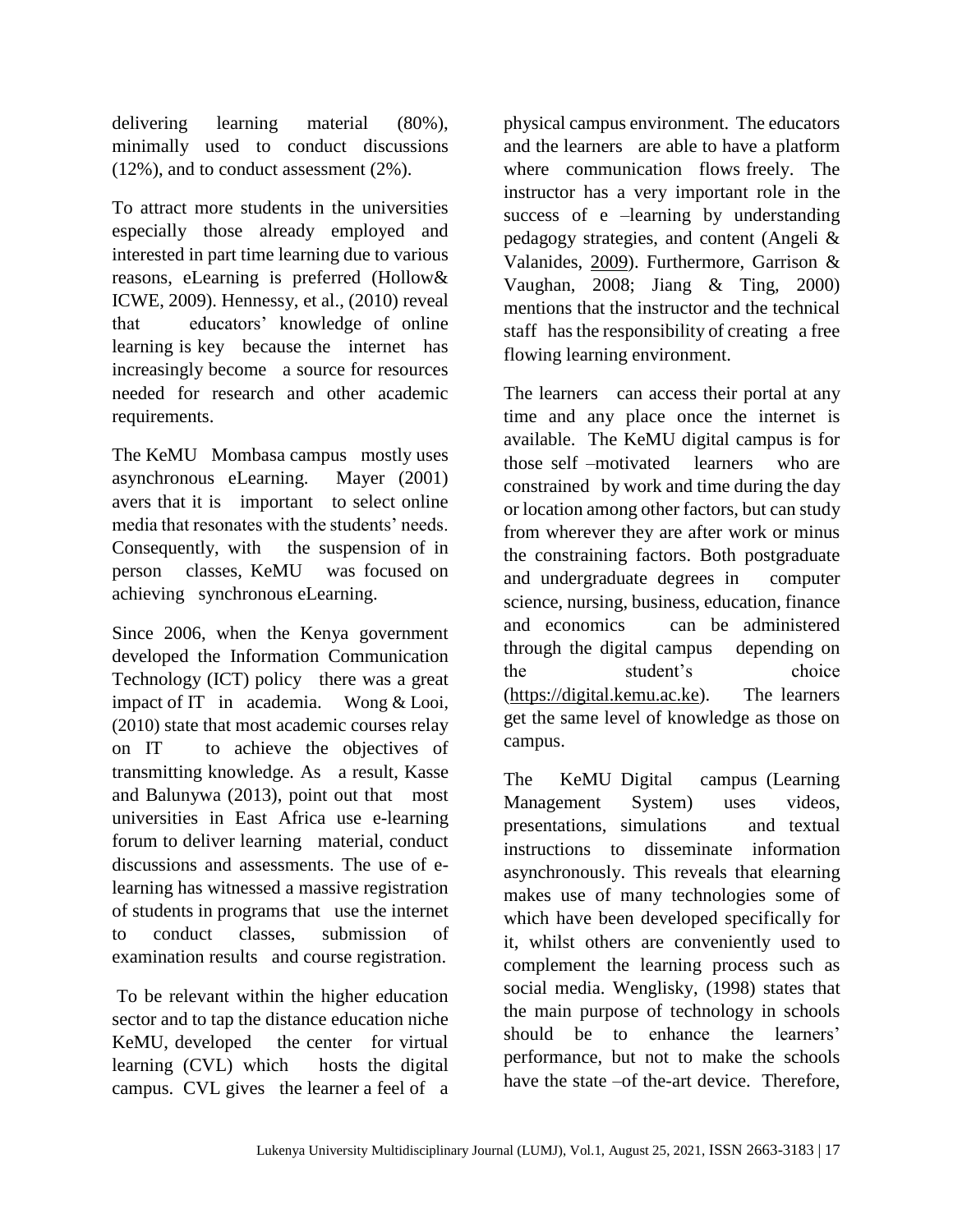learning should always be an impetus that drives the use of technology in school.

At the KeMU digital campus, the learners get their course outline and other requirements from their instructors on the portal. The learners post their assessments through the same mode. Assignments are carefully incorporated in each course to ensure that the instructors are able to evaluate learners and continuously offer reinforcements to them. The learners can present data, photographs, videos combined with verbal content as part of class assignments.

The learners on the online programme take the same course units and examinations as those on the regular programme. The course units are uploaded on the digital campus and have the same context as the regular class content. There is no difference in the course content between the two programmes except the mode of delivery. At the end of the semester examinations are administered both digitally and physically (face-to-face) following the course outline that is usually common to both, online and regular programmes.

With the Covid-19 pandemic and suspension of face-to-face classes, KeMU, end of semester examinations were switched to the online mode. Through the Learner Management Systems (LMS) students sit for examinations online via a link in their portals. The exam is divided into three sections A, B and C. To curb cheating, web camera students are used to monitor students during the two hours online examinations.

The students on the online programme interact through discussion groups and dash boards within their networks. The Digital

Campus is packed with interactive features including chat rooms, discussions and microblogging tools that facilitate conversation amongst the user. The Centre has invested in modern learning and instructional resources and methodologies to cater for a selfinstruction. The CVL coursework is packaged in High Definition multimedia and textual formats, presented in a structured fashion that allows a learner to smoothly progress through an academic term [\(https://digital.kemu.ac.ke\)](https://digital.kemu.ac.ke/).

The digital campus has an electronic library which huge volumes compared to the physical library. There is an online curator who guides students as would be in the physical library. The library is a key ingredient in any academic institution. The electronic library enables learners by a click of the button to access any required information with ease. With the advent of electronic library at KeMU Mombasa campus, there is reduced activity by students in the physical library.

This digital campus also allows students from all over the country to apply for courses and programs regardless of their location. Every application is received by the admission staff. Responses are communicated through e-mail.

The University fees at KeMU is determined by the mode of study. Programmes taken through the digital campus are relatively cheaper compared to on campus programs. The students can access elearning materials using their ipads, desk top computers, mobile phones or laptops.

The study revealed that eLearning is a preferred mode of study by students who are employed or busy elsewhere and cannot have time for physical class attendance.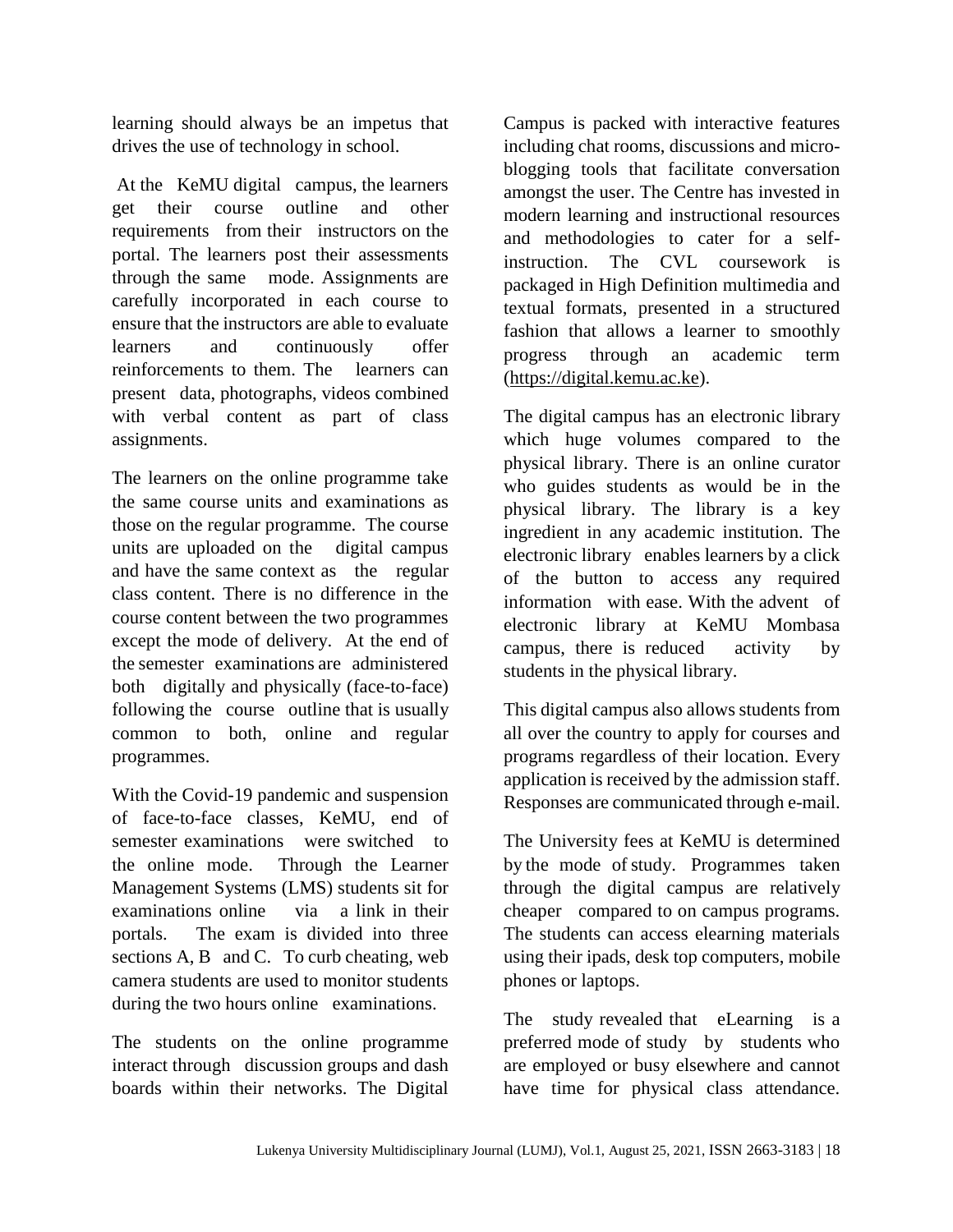Possibly, most of the students join eLearning class because of the flexibility (Aslanian & Clinefelter, 2012). In this regard, there was an increase in KeMU students' intake in the eLearning cohorts compared to the face-to face cohorts within the three intakes in Januaury 2019, May 2019 and September 2019 before Covid-19 struck. There was greater rise in online intake with the advent of covid-19. The registration process which hitherto was hectic for students was made easier and more flexible. This was also a catalyst to increased student admission.

By the click of a button, the students could easily access their examination results from any location through their portal. It lessened physical interaction between instructors and students especially in the era of social distancing.

# **2.0 Conclusion**

The nature of education delivery is ever changing in the world today. Institutions of higher learning should always be kept abreast with the changes so as to reach out to those who due to work related, family and distance issues cannot attend the tradition face to face classroom set up. Institutions should always advice students on the advantages and disadvantages of online learning for an informed decision making on the choice of study.

# **2.1 Recommendations**

The KeMU instructors in the digital campus and other universities in Africa need to have the Technological Knowledge, together with Pedagogical and Content Knowledge (TPACK). This gives them the ability to handle all the learners' concerns in the digital campus. Proper utilization of technology motivates learners' and

educators' participation in tasks given. The instructor's knowledge of the online learning mode is key in influencing the learners.

The KeMU technical staff and instructors in other higher institutions of learning should be facilitated to access computers and have online presence. The technical staff should be ready to respond to the students' challenges such as on how to sign in the portal, check their grades or accessing ebooks and the elibrary. Instructors should give timely answers to students' questions or relevant communication required by students to facilitate a smooth process. Subsequently, the instructor together with the technical staff should ensure a successful synchronous and asynchronous online learning.

KeMU and other universities in Africa should invest heavily in online learning technologies. Challenges such as frequent power outages, poor internet connectivity and limited trained ICT experts should be given priority in terms of funding by governments.

The university faculty in Africa should select media that is sensitive to all learners in their context. For instance, there should be tools that are friendly to those with learning difficulties. For instance, some learners may require special devices for auditory purposes or braille. The staff should know how to make the class notes easy to download so as to motivate learning. This is to ensure inclusivity of all irrespective of any learning challenges therein.

# **References**

Appana, S. (2008). A review of benefits and limitations of online learning in the context of the student, the instructor, and the tenured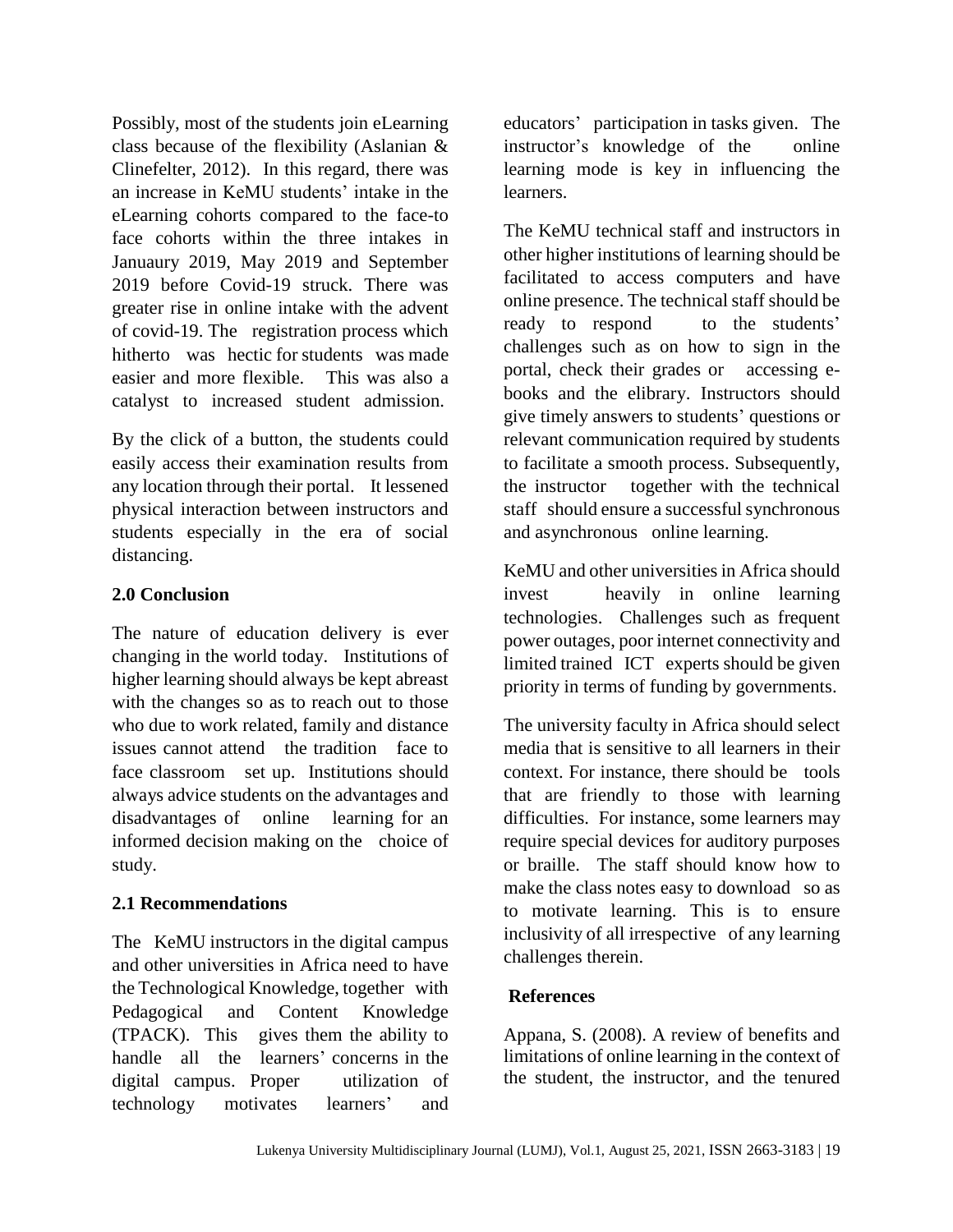faculty. *International Journal on ELearning*, *7*(1), 5.

- *Angeli C., & Valanides N. (2009). Epistemological and methodological issues for the conceptualization, development, and assessment of ICTeTPCK: advances in technological pedagogical content knowledge (TPCK). Computers & Education, 52(1), 154–168.*
	- Boit J. M., & Kipkoech, L. C. (2012). Liberalization of higher education in Kenya: Challenges and prospects. *International Journal of Academic Research in Progressive Education and Development*, *1*(2), 33–41.
- Clark, R. C., & Mayer, R. E. (2016). *Elearning and the science of instruction: Proven guidelines for consumers and designers of multimedia learning*. John Wiley & Sons.
- Gudo, C. O., Olel, M. A., & Oanda, O. I. (2011). University expansion in Kenya and issues of quality education: Challenges and opportunities. *International Journal of Business and Social Science*, *2*(20), 203–214
	- Hollow, D., & ICWE (2009). *E-Learning in Africa: Challenges, priorities and future direction.* Retrieved from [http://www.gg.rhul.ac.uk/ict4d/](http://www.gg.rhul.ac.uk/ict4d/workingpapers/Hollowelearning.pdf) [workingpapers/Hollowelearning](http://www.gg.rhul.ac.uk/ict4d/workingpapers/Hollowelearning.pdf) [.pdf](http://www.gg.rhul.ac.uk/ict4d/workingpapers/Hollowelearning.pdf)
	- Kamba, M. A. (2009). Problems, challenges and benefits of implementing e-learning in Nigerian universities: An empirical study. *International Journal of*

*Emerging Technologies in Learning*, *4*(1), 66–69.

Kasse, J. P., & Balunywa, W. (2013, February). *An assessment of e-learning utilization by a section of Ugandan universities: Challenges, success factors and way forward*. Paper presented at the International conference on ICT for Africa 2013, Harare, Zimbabwe.

- Mishra, P., & Koehler, M. (2006). Technological pedagogical content knowledge: A framework for teacher knowledge. *Teachers College Record, 108*, 1017–1054.
- Sanga, C., Sife, A. S., & Lwoga, E. T. (2007). New technologies for teaching and learning: Challenges for higher learning institutions in developing countries. *International Journal of Education and Development using Information and Communication Technology (IJEDICT)*, *3*(2), 57–67.
- Shulman, L. (1987). Knowledge and teaching: Foundations of the new reform. *Harvard Educational Review, 57*, 1–22
- McNeely, B. (2005). Using technology as a learning tool, not just the cool new thing. *Educating the net generation*, 4-1.
- Ndume, V., Tilya, F. N., & Twaakyondo H. (2008). Challenges of adaptive elearning at higher learning institutions: A case study in Tanzania. *International Journal of Computing and ICT Research*, *2*(1), 47–59.
- Odhimbo, O. O. (2009). Comparative study of the e-learning platforms used in Kenyan UNiveristies: *Case study of Jomo Kenyatta University of*